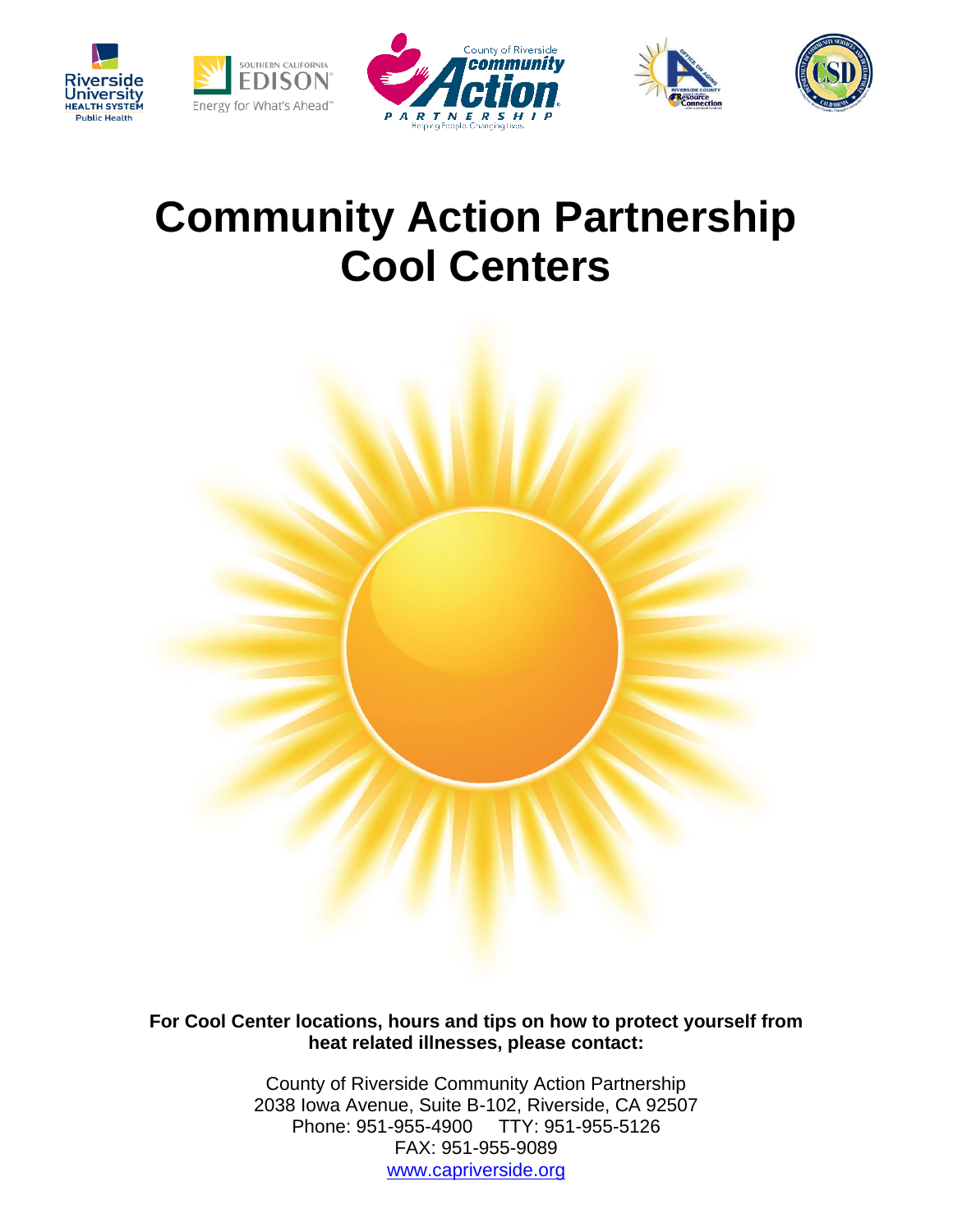| <b>Cool Center</b>                                   | Location                    | City & Zip               | <b>Hours of Operation</b>                                                                                             | <b>Phone Number</b> | <b>Cross Streets</b>               |
|------------------------------------------------------|-----------------------------|--------------------------|-----------------------------------------------------------------------------------------------------------------------|---------------------|------------------------------------|
| <b>Banning Senior Center</b>                         | 789 N. San<br>Gorgonio      | Banning<br>92220         | Mon-Fri 9:00 AM - 4:00 PM                                                                                             | 951-922-3250        | Wilson &<br>San Gorgonio           |
| Albert A. Chatigny Senior<br><b>Community Center</b> | 1310 Oak Valley<br>Parkway  | <b>Beaumont</b><br>92223 | Tue-Thu 7:00 AM - 5:00 PM                                                                                             | 951-769-8539        | Cherry & Oak<br><b>Valley Pkwy</b> |
| James A. Venable<br><b>Community Center</b>          | 50390 Carmen<br>Ave         | Cabazon<br>92230         | Mon-Thu 9:00 AM - 2:00 PM<br>Fri 9:00 AM - 11:45 AM                                                                   | 951-922-1097        | Broadway &<br>Carmen               |
| <b>Coachella Senior Center</b>                       | 1540 7th St                 | Coachella<br>92236       | Mon-Fri 8:00 AM - 3:30 PM                                                                                             | 760-398-0104        | 7th at Orchard                     |
| <b>Circle City Center</b>                            | 365 N. Main St.             | Corona<br>92880          | Mon-Thu 10:00 AM - 6:00 PM 951-817-5755                                                                               |                     | N. Main St. &<br>E. Harrison       |
| Corona Senior Center                                 | 921 S. Belle Ave            | Corona<br>92882          | Mon-Thu 10:00 AM - 6:00 PM 951-736-2363                                                                               |                     | S Belle & W. 10th<br>St            |
| Home Gardens Library                                 | 3785 Neece St.              | Corona<br>92879          | Mon & Tues 12:00 PM - 8:00 PM<br>Wed & Thu 10:00 AM - 6:00 PM<br>Fri & Sat 10:00 AM - 5:00 PM<br>Sun 1:00 PM - 5:00PM | 951-279-2148        | Neece St. &<br>Magnolia Ave.       |
| Norton Younglove<br><b>Community Center</b>          | 459 Center St               | Highgrove<br>92507       | Mon-Thu 8:00 AM - 4:00 PM                                                                                             |                     | 951-241-7221 Center & Michigan     |
| <b>Idyllwild Library</b>                             | 54401 Village<br>Center Dr. | Idyllwild<br>92549       | Mon - Fri 12:00 AM - 5:00 PM                                                                                          | 951-659-2300        | Village Center Dr.                 |
| Coachella Valley Rescue<br>Mission                   | 84110 Manila St.            | Indio<br>92201           | Mon-Sun 8:00 AM - 5:00 PM                                                                                             |                     | 760-851-2160 Manila & Luzon St.    |

6/3/2021\_Cool Centers\_Page 2

Hours of operations are subject to change and some centers may accept pets. Please call the Cool Center for more information.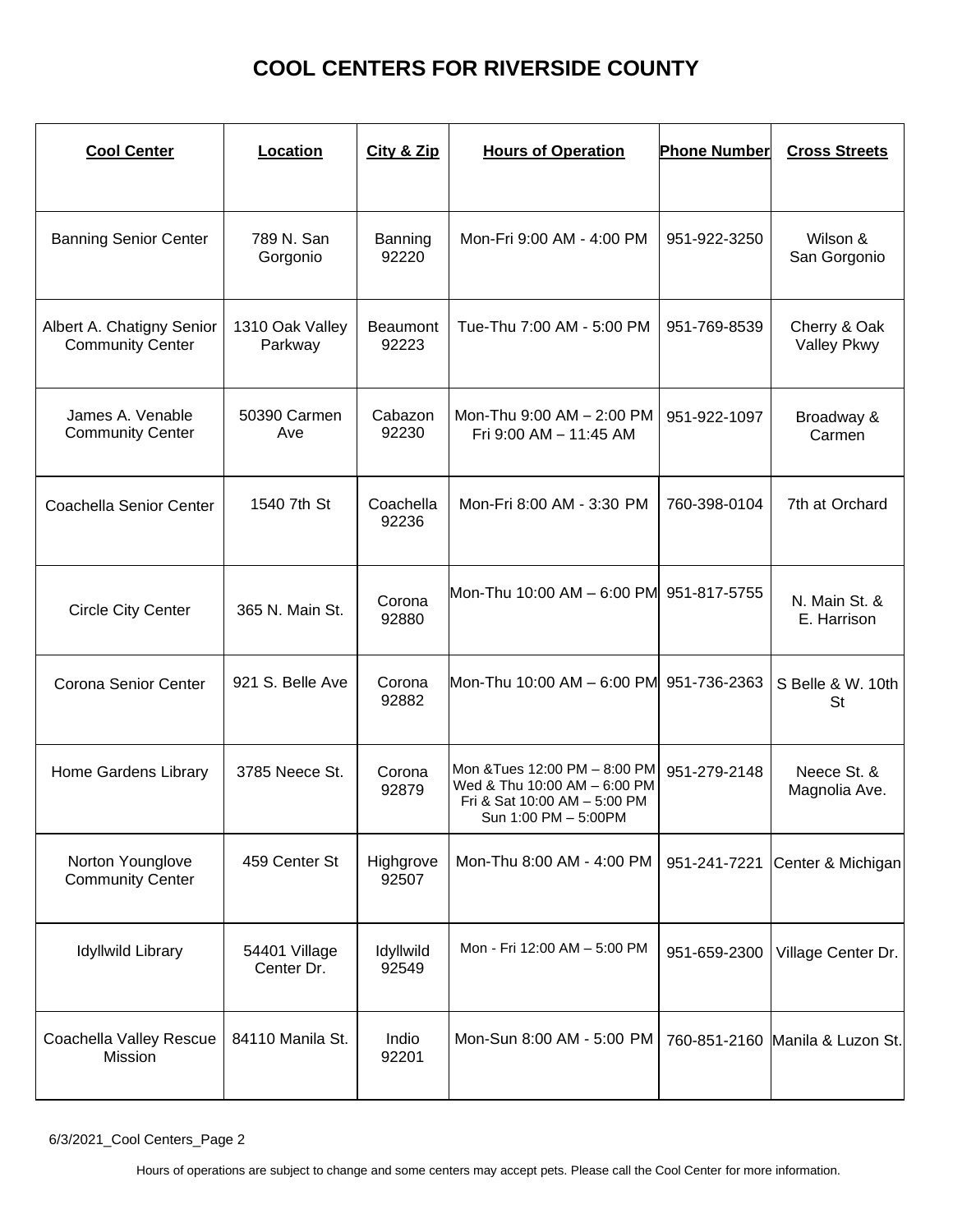| Martha's Village & Kitchen                                 | 83791 Date Ave                    | Indio<br>92201                          | Mon-Sun 9:00 AM - 4:00 PM                                                                                           | 760-347-4741 | Date Ave. &<br>Calhoun St.                      |
|------------------------------------------------------------|-----------------------------------|-----------------------------------------|---------------------------------------------------------------------------------------------------------------------|--------------|-------------------------------------------------|
| Louis Robidoux Library                                     | 5840 Mission<br>Blvd.             | Jurupa<br>Valley<br>92509               | Mon-Wed 10:00 AM - 6:00 PM<br>Thu 12:00 PM - 8:00 PM<br>Fri-Sat 10:00 AM - 6:00 PM<br>Sun 1:00 PM - 5:00 PM         | 951-682-5485 | Mission Blvd., &<br>Riverview Dr.               |
| Lake Elsinore Library                                      | 600 W. Graham                     | Lake<br>Elsinore<br>92530               | Mon-Wed-Th10:00 AM-6:00 PM<br>Tue 11:00am - 7:00 PM<br>Fri 10:00AM - 5:00 PM<br>Sat 10:00 AM - 2:00 PM              | 951-674-4517 | Graham & Lindsay<br>St                          |
| <b>Lakeview Chapel</b>                                     | 32700 Mission<br>Trail            | Lake<br>Elsinore<br>(Wildomar)<br>92530 | Tues-Fri 9:00 AM - 5:00 PM                                                                                          | 951-674-2825 | <b>Mission Trail</b>                            |
| La Quinta Wellness<br>Center                               | 78-450 Ave. La<br>Fonda           | La Quinta<br>92253                      | Mon-Fri 9:00 AM - 4:00 PM                                                                                           | 760-564-0096 | Calle Tampico at<br>La Quinta Public<br>Library |
| Kay Ceniceros Senior<br>Center                             | 29995 Evans Rd                    | Menifee<br>92586                        | Mon-Fri 1:00 PM - 5:00 PM                                                                                           | 951-672-9673 | Newport & Evans                                 |
| Sun City Library                                           | 26982 Cherry Hills<br><b>Blvd</b> | Menifee<br>92586                        | M-W-F 10:00 AM - 6:00 PM<br>Tue & Thu 11:00 AM - 7:00 PM<br>Saturday 9:00 AM - 3:00 PM<br>Sunday 12:00 PM - 4:00 PM | 951-679-3534 | Cherry Hills Blvd.<br>& Bradley Rd.             |
| <b>Cottonwood Golf Center</b>                              | 13671 Frederick St                | Moreno<br>Valley<br>92553               | Mon-Sun 7:00 AM - 7:00 PM                                                                                           | 951-413-3290 | Frederick &<br>Cottonwood                       |
| Moreno Valley Senior<br>Center                             | 25075 Fir Ave.                    | Moreno<br>Valley<br>92553               | Mon-Fri 8:00 AM - 5:00 PM                                                                                           | 951-413-3430 | Fir Ave & Perris<br><b>Blvd</b>                 |
| Murrieta Senior Center<br>*Seniors only<br>** Call to RSVP | 5 Town Square                     | Murrieta<br>92562                       | Mon-Thu 8:30 AM - 3:30 PM                                                                                           | 951-304-7275 | Between Juniper<br>and Jefferson                |
| Rose M. Eldridge Senior<br>Center<br>*Seniors only         | 2690 Clark Ave                    | Norco<br>92860                          | Mon-Fri 8:00 AM - 5:00 PM<br>Sat-Sun 12:00 PM - 5:00 PM                                                             | 951-270-5647 | Clark & Market                                  |

6/3/2021\_Cool Centers\_Page 3

Hours of operations are subject to change and some centers may accept pets. Please call the Cool Center for more information.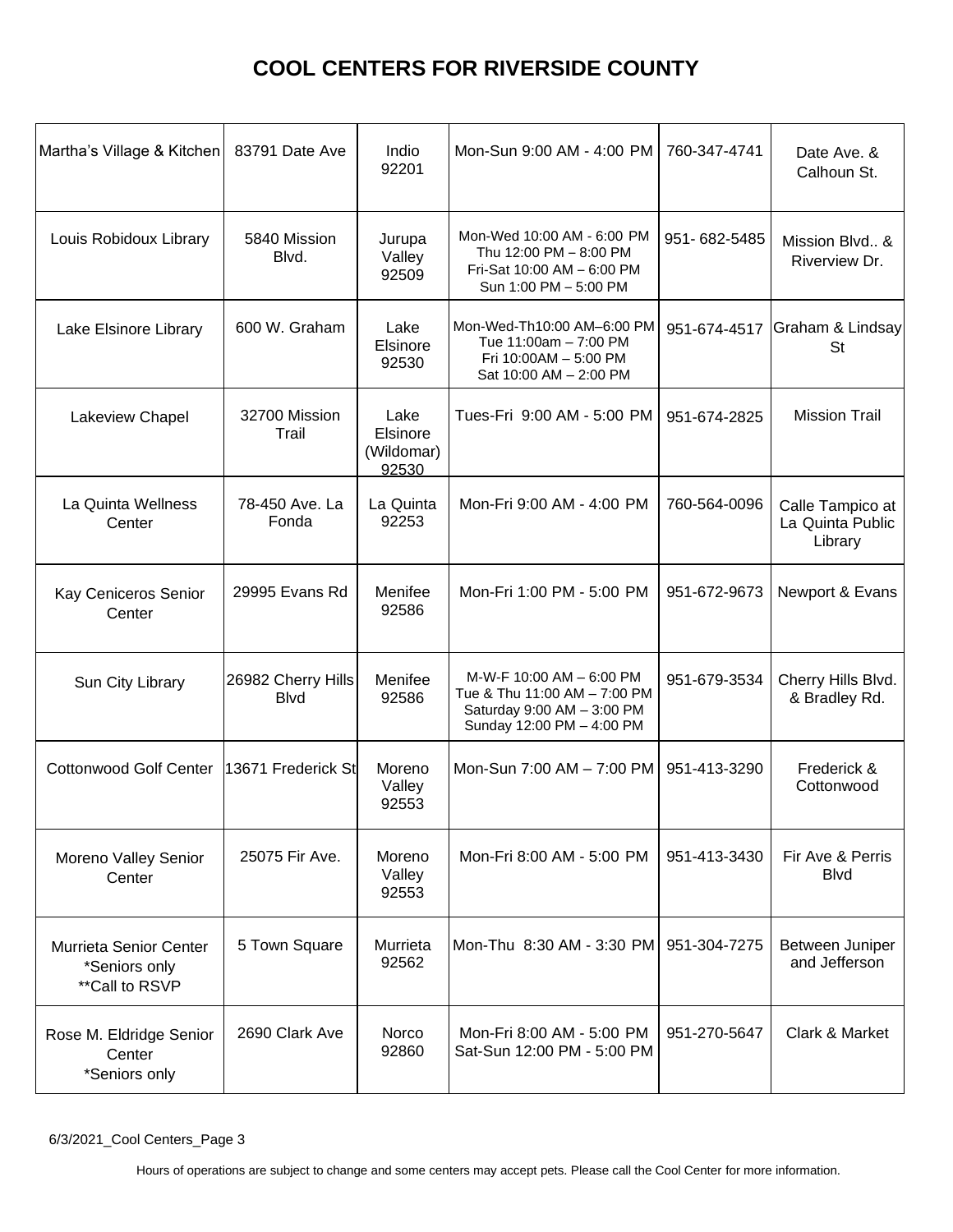| Palm Desert Library                                                 | 73300 Fred<br><b>Waring Drive</b> | 92260                    | Palm Desert Mon-Thu 10:00 AM - 8:00 PM<br>Fri & Sat 10:00 AM - 5:00 PM<br>Sun 1:00 PM - 5:00 PM | 760-346-6552 | San Anselmo &<br>Fred Waring Dr.   |
|---------------------------------------------------------------------|-----------------------------------|--------------------------|-------------------------------------------------------------------------------------------------|--------------|------------------------------------|
| <b>Mead Valley Community</b><br>Center                              | 21091 Rider St<br>#120            | Perris<br>92570          | Mon-Fri 9:00 AM - 5:00 PM                                                                       | 951-210-1580 | Rider St &<br>Lee Rd               |
| Moses Schaffer<br><b>Community Center</b>                           | 21565 Steele Peak<br>Dr           | Perris<br>92570          | Mon-Fri 8:30 PM - 5:00 PM                                                                       | 951-943-9126 | Steele Peak Dr &<br>Spring         |
| <b>Perris Senior Center</b><br>*Seniors only                        | 100 N. D St                       | Perris<br>92570          | Mon-Fri 8:00 AM - 5:00 PM                                                                       | 951-657-7334 | W. San Jacinto<br>Ave & N. D St    |
| James O. Jessie Desert<br><b>Highland Unity Center</b>              | 480 W. Tramview<br>Road           | Palm<br>Springs<br>92262 | Mon-Fri 9:00 AM - 5:30 PM                                                                       | 760-323-8271 | N. Indian Canyon<br>Dr. & Tramview |
| Well in the Desert                                                  | 441 S. Calle<br>Encilia           | Palm<br>Springs<br>92262 | Mon-Sun 7:30 AM - 6:00 PM                                                                       | 760-656-8905 | Between Ramon &<br>Saturino Road   |
| Palm Springs Public<br>Library                                      | 300 S. Sunrise<br>Way             | Palm<br>Springs<br>92262 | Mon-Th10:00 AM-6:00 PM<br>Fri & Sat 10:00am - 5:00 PM                                           | 760-322-7323 | Sunrise Way &<br>Baristo Rd.       |
| Arlanza Community Center 7950 Philbin Ave<br><b>Bryant Park</b>     |                                   | Riverside<br>92503       | Mon-Fri 11:00 AM - 5:00 PM                                                                      | 951-351-6135 | Philbin & Van<br>Buren Blvd.       |
| <b>Cesar Chavez Community</b><br>Center<br><b>Bobby Bonds Parks</b> | 2060 University<br>Ave            | Riverside<br>92507       | Mon-Fri 11:00 AM - 5:00 PM                                                                      | 951-826-5746 | University &<br>Kansas             |
| <b>Community Action</b><br>Partnership of Riverside<br>County       | 2038 Iowa Ave<br>Suite B101       | Riverside<br>92507       | Mon-Fri 8:00 AM - 5:00 PM                                                                       | 951-955-4900 | Spruce & Iowa                      |
| <b>Dales Senior Center</b><br>*Seniors only                         | 3936 Chestnut St.                 | Riverside<br>92501       | Mon-Fri 11:00 AM - 5:00 PM                                                                      | 951-826-2000 | University &<br>Chestnut           |

6/3/2021\_Cool Centers\_Page 4

Hours of operations are subject to change and some centers may accept pets. Please call the Cool Center for more information.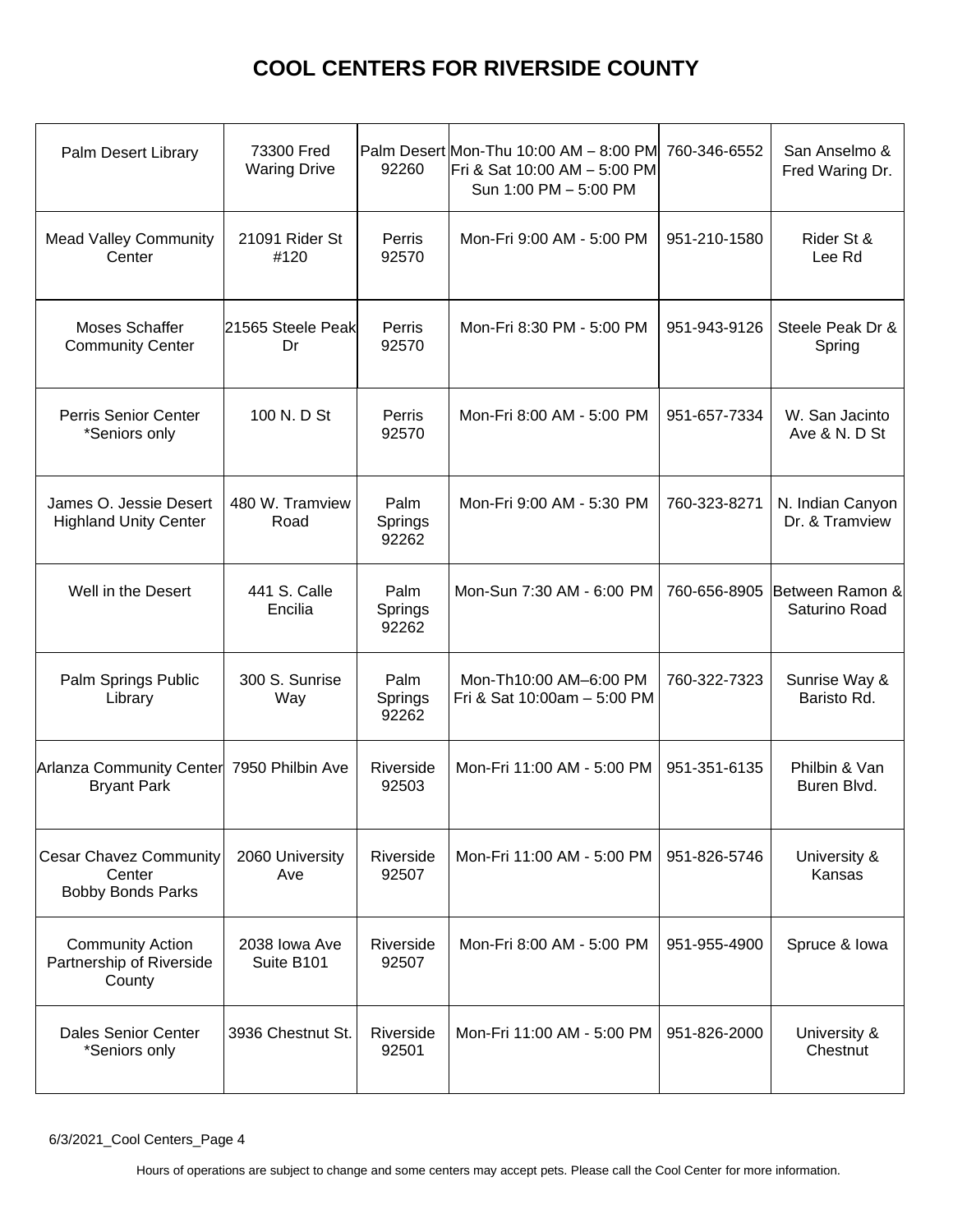| <b>Eddie Dee Smith Senior</b><br>Center<br>*Seniors only                  | 5888 Mission Blvd                          | Riverside<br>92509 | Mon-Fri 11:00 AM - 3:00 PM                                                       | 951-275-9975 | Mission Blvd &<br><b>Riverview Dr</b>              |
|---------------------------------------------------------------------------|--------------------------------------------|--------------------|----------------------------------------------------------------------------------|--------------|----------------------------------------------------|
| Janet Goeske Center<br>*Seniors only (50+)                                | 5257 Sierra St                             | Riverside<br>92504 | Mon-Fri 11:00 AM - 5:00 PM                                                       | 951-351-8800 | Streeter Ave &<br>Sierra St                        |
| <b>Highgrove Library</b>                                                  | 530 W Center St                            | Riverside<br>92507 | Tue - Thu 10:00 AM - 6:00 PM<br>Fri 12:00 PM - 6:00 PM<br>Sat 10:00 AM - 3:00 PM | 951-682-1507 | Center St &<br>Michigan St                         |
| La Sierra Community<br>Center                                             | 5215 La Sierra<br>Ave<br><b>Building A</b> | Riverside<br>92505 | Mon-Fri 11:00 AM - 5:00 PM                                                       | 951-351-6131 | La Sierra Ave &<br>Gramercy Pl.                    |
| La Sierra Senior Center<br>*Seniors only                                  | 5215 La Sierra<br>Ave<br><b>Building B</b> | Riverside<br>92505 | Mon-Fri 11:00 AM - 5:00 PM                                                       | 951-351-6435 | La Sierra Ave &<br>Gramercy Pl.                    |
| <b>Stratton Community</b><br>Center<br><b>Bordwell Park</b>               | 2008 Martin Luther<br>King Blvd            | Riverside<br>92507 | Mon-Fri 11:00 AM - 5:00 PM                                                       | 951-826-5355 | Kansas Ave &<br><b>Martin Luther King</b><br>Blvd. |
| <b>Ysmael Villegas</b><br><b>Community Center</b><br><b>Villegas Park</b> | 3091 Esperanza<br><b>St</b>                | Riverside<br>92504 | Mon-Fri 11:00 AM - 5:00 PM                                                       | 951-351-6142 | Ysmael Villegas St<br>& Madison                    |
| <b>Mary Phillips Senior</b><br>Center                                     | 41845 6th St                               | Temecula<br>92590  | Mon-Fri 9:00 AM - 4:00 PM                                                        | 951-694-6464 | 6 <sup>th</sup> St. & Old Town<br><b>Front St</b>  |

**\*Total Number of Cool Centers: 40**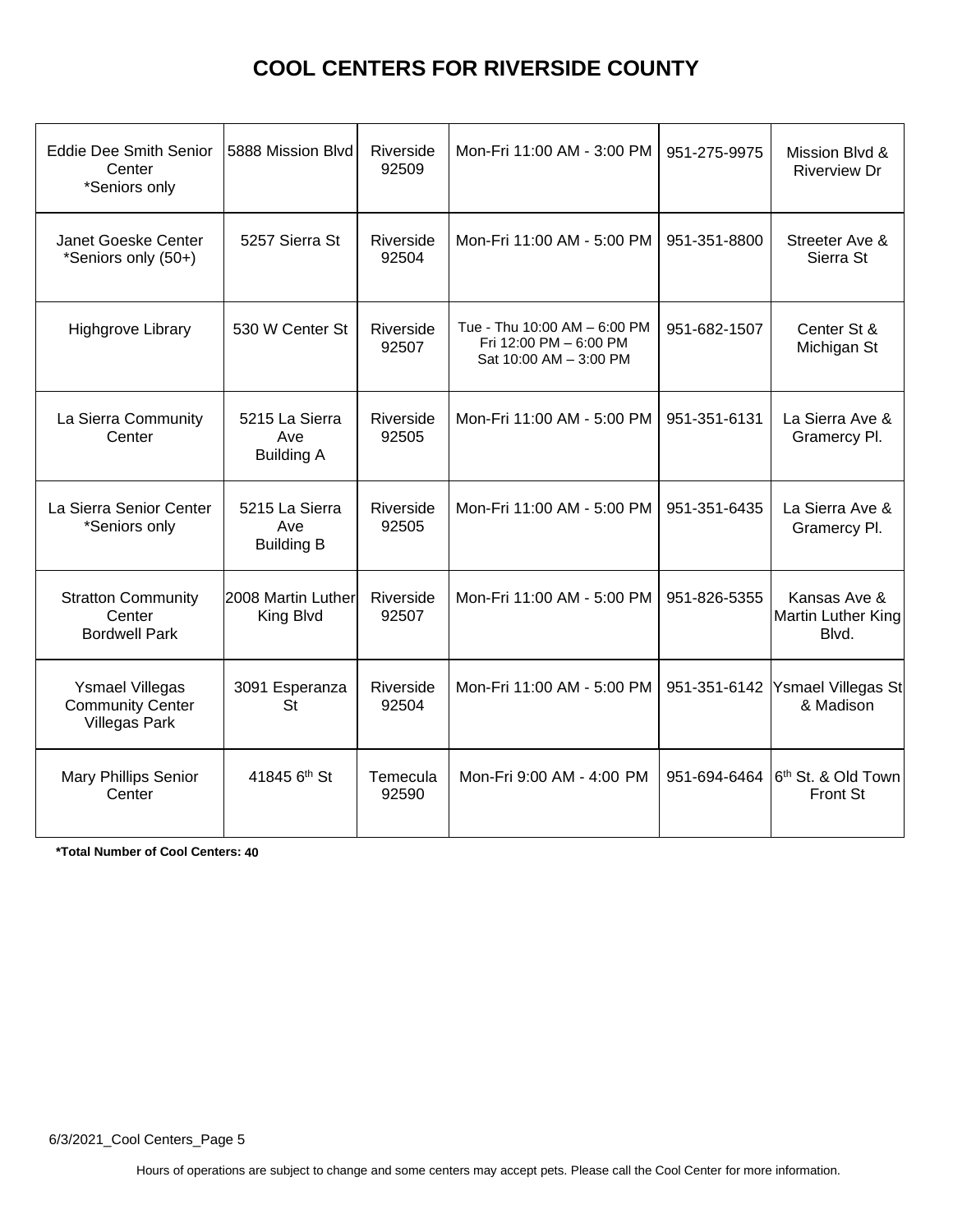









# **Community Action Partnership Centros para Refrescarse**



**Para más información sobre los Centros para Refrescarse y consejos para protegerse de enfermedades relacionadas por el calor, llame:**

> County of Riverside Community Action Partnership 2038 Iowa Avenue, Suite B-102, Riverside, CA 92507 Phone: 951-955-4900 TTY: 951-955-5126 FAX: 951-955-9089 [www.capriverside.org](http://www.capriverside.org/)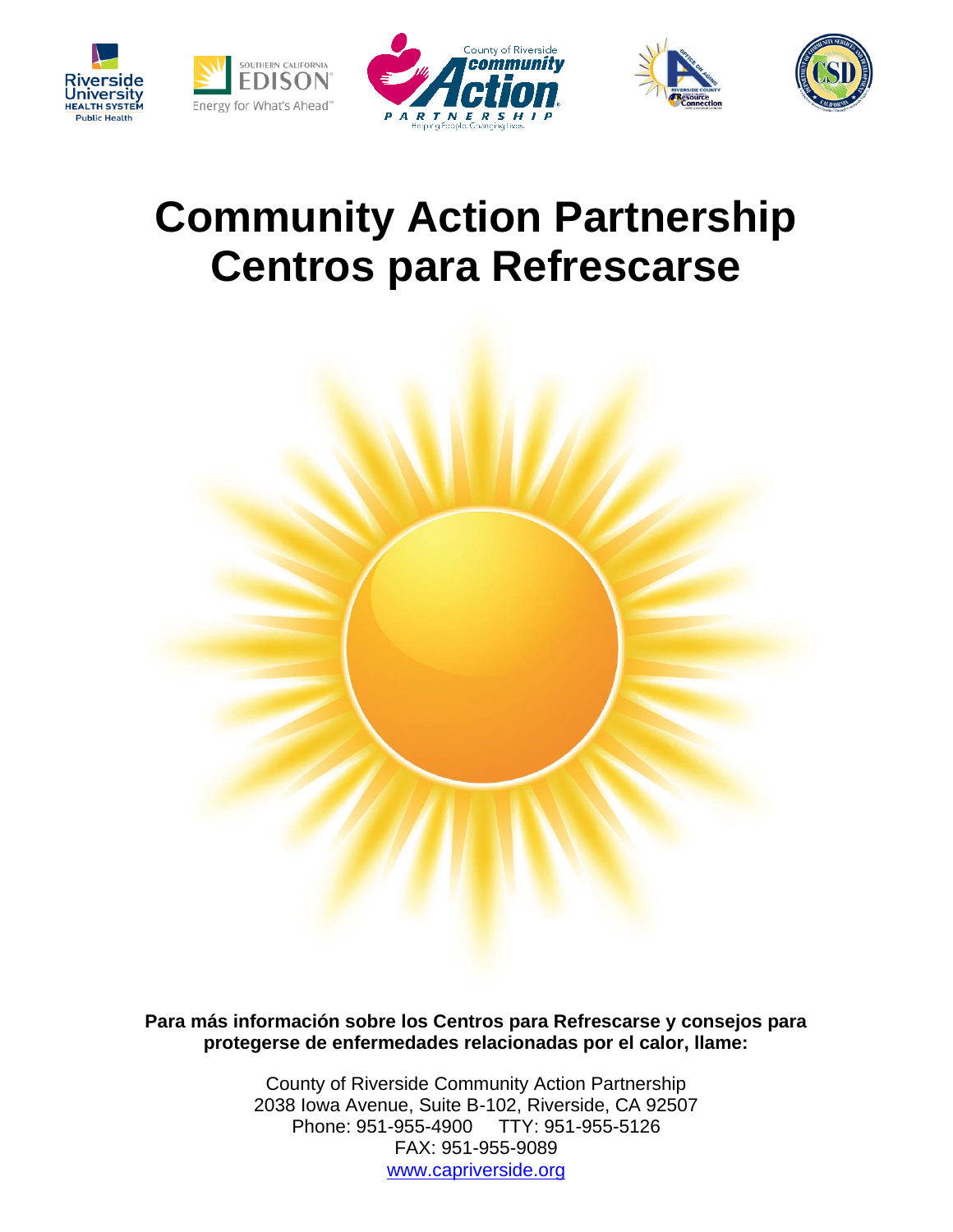| <b>Centro</b>                                        | <b>Dirección</b>            | <b>Ciudad</b>            | <b>Horario</b>                                                                                          | Número de<br><b>Teléfono</b> | <b>Calles que</b><br>cruzan el centro |
|------------------------------------------------------|-----------------------------|--------------------------|---------------------------------------------------------------------------------------------------------|------------------------------|---------------------------------------|
| <b>Banning Senior Center</b>                         | 789 N. San<br>Gorgonio      | Banning<br>92220         | Lunes - Viernes<br>9:00 AM - 4:00 PM                                                                    | 951-922-3250                 | Wilson &<br>San Gorgonio              |
| Albert A. Chatigny Senior<br><b>Community Center</b> | 1310 Oak Valley<br>Parkway  | <b>Beaumont</b><br>92223 | Martes - Jueves<br>7:00 AM - 5:00 PM                                                                    | 951-769-8539                 | Cherry & Oak<br>Valley Pkwy           |
| James A. Venable<br><b>Community Center</b>          | 50390 Carmen<br>Ave         | Cabazon<br>92230         | L-J $9:00$ AM $- 2:00$ PM<br>V 9:00AM - 11:45 AM                                                        | 951-922-1097                 | Broadway &<br>Carmen                  |
| Coachella Senior Center                              | 1540 7th St                 | Coachella<br>92236       | Lunes - Viernes<br>8:00 AM - 3:30 PM                                                                    | 760-398-0104                 | 7th at Orchard                        |
| <b>Circle City Center</b>                            | 365 N. Main St.             | Corona<br>92880          | Lunes - Jueves<br>10:00 AM - 6:00 PM                                                                    | 951-817-5755                 | N. Main St. &<br>E. Harrison          |
| Corona Senior Center                                 | 921 S. Belle Ave            | Corona<br>92882          | Lunes - Jueves<br>$10:00$ AM $-6:00$ PM                                                                 | 951-736-2363                 | S Belle & W. 10th<br>St.              |
| Home Gardens Library                                 | 3785 Neece St.              | Corona<br>92879          | L & M 12:00 PM - 8:00 PM<br>X & J 10:00 AM - 6:00 PM<br>V & S 10:00 AM - 5:00 PM<br>D 1:00 PM - 5:00 PM | 951-279-2148                 | Neece St. &<br>Magnolia Ave.          |
| Norton Younglove<br><b>Community Center</b>          | 459 Center St               | Highgrove<br>92507       | Lunes - Jueves<br>8:00 AM - 4:00 PM                                                                     |                              | 951-241-7221 Center & Michigan        |
| <b>Idyllwild Library</b>                             | 54401 Village<br>Center Dr. | Idyllwild<br>92549       | Lunes - Viernes<br>12:00 AM - 5:00 PM                                                                   | 951-659-2300                 | Village Center Dr.                    |
| Coachella Valley Rescue<br>Mission                   | 84110 Manila St.            | Indio<br>92201           | Lunes - Domingo<br>8:00 AM - 5:00 PM                                                                    |                              | 760-851-2160 Manila & Luzon St.       |

6/3/2021\_Centros para Refrescarse\_Pagina 2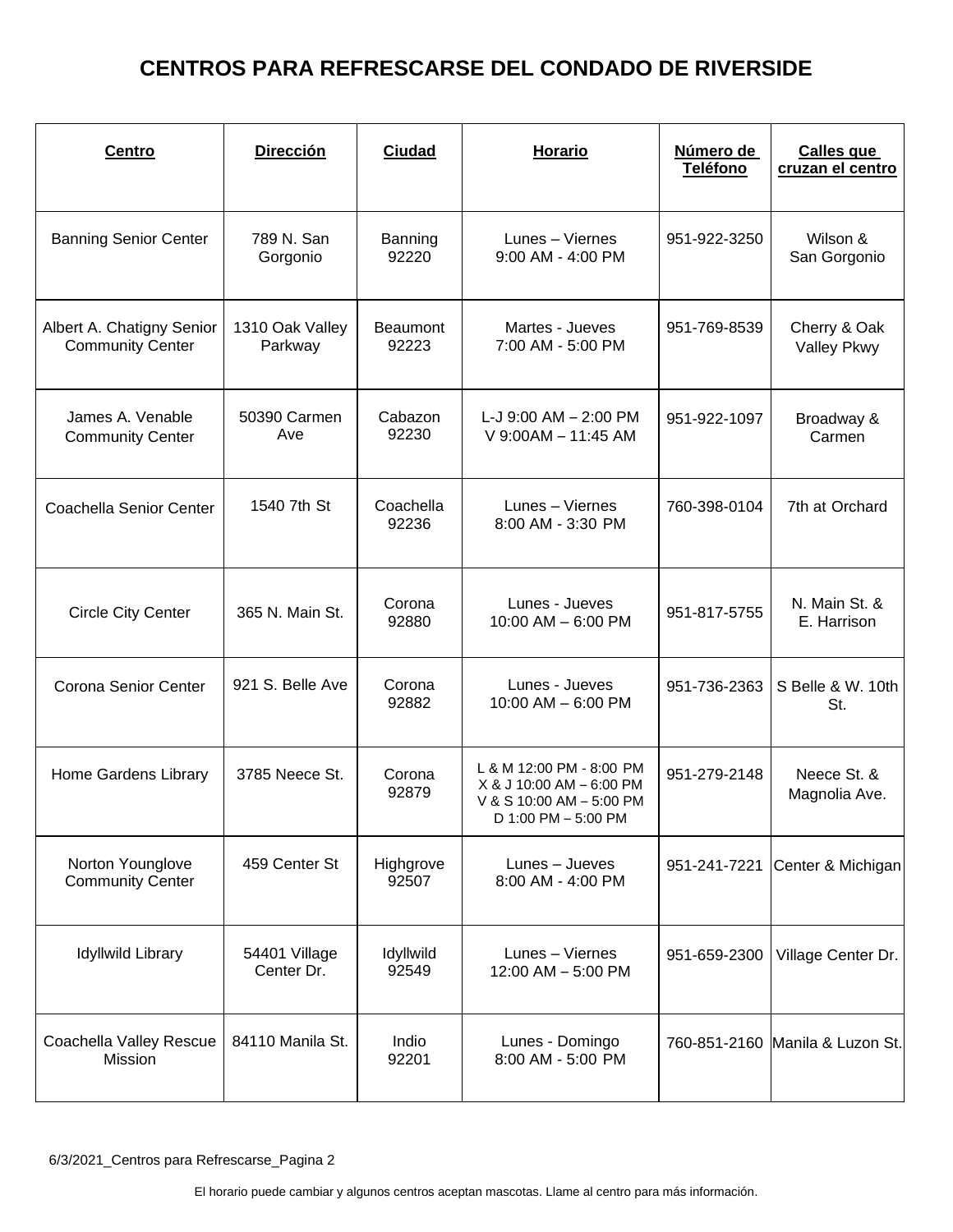| Martha's Village & Kitchen                                                                 | 83791 Date Ave                    | Indio<br>92201                       | Lunes - Domingo<br>9:00 AM - 4:00 PM                                                                | 760-347-4741 | Date Ave. &<br>Calhoun St.                      |
|--------------------------------------------------------------------------------------------|-----------------------------------|--------------------------------------|-----------------------------------------------------------------------------------------------------|--------------|-------------------------------------------------|
| Louis Robidoux Library                                                                     | 5840 Mission Blvd.                | Jurupa Valley<br>92509               | L-M 10:00 AM - 6:00 PM<br>J-12:00 PM - 8:00 PM<br>V-S 10:00 AM - 6:00 PM<br>D 1:00 PM - 5:00 PM     | 951-682-5485 | Mission Blvd., &<br>Riverview Dr.               |
| Lake Elsinore Library                                                                      | 600 W. Graham                     | Lake Elsinore<br>92530               | L-X-J 10:00 AM - 6:00 PM<br>M 11:00 AM - 7:00 PM<br>V 10:00 AM - 5:00 PM<br>S 10:00 AM - 2:00 PM    | 951-674-4517 | Graham & Lindsay<br>St                          |
| Lakeview Chapel                                                                            | 32700 Mission<br>Trail            | Lake Elsinore<br>(Wildomar)<br>92530 | Martes - Viernes<br>9:00 AM - 5:00 PM                                                               | 951-674-2825 | <b>Mission Trail</b>                            |
| La Quinta Wellness<br>Center                                                               | 78-450 Avenida La<br>Fonda        | La Quinta<br>92253                   | Lunes - Viernes<br>9:00 AM - 4:00 PM                                                                | 760-564-0096 | Calle Tampico at<br>La Quinta Public<br>Library |
| Kay Ceniceros Senior<br>Center                                                             | 29995 Evans Rd                    | Menifee<br>92586                     | Lunes - Viernes<br>1:00 PM - 5:00 PM                                                                | 951-672-9673 | Newport & Evans                                 |
| Sun City Library                                                                           | 26982 Cherry Hills<br><b>Blvd</b> | Menifee<br>92586                     | L-X-V 10:00 AM - 6:00 PM<br>M & J 11:00 AM - 7:00 PM<br>S 9:00 AM - 3:00 PM<br>D 12:00 PM - 4:00 PM | 951-679-3534 | Cherry Hills Blvd.<br>& Bradley Rd.             |
| <b>Cottonwood Golf Center</b>                                                              | 13671 Frederick St Moreno Valley  | 92553                                | Lunes - Domingo<br>$7:00$ AM $-7:00$ PM                                                             | 951-413-3290 | Frederick &<br>Cottonwood                       |
| Moreno Valley Senior<br>Center                                                             | 25075 Fir Ave.                    | Moreno Valley<br>92553               | Lunes - Viernes<br>8:00 AM - 5:00 PM                                                                | 951-413-3430 | Fir Ave & Perris<br><b>Blvd</b>                 |
| Murrieta Senior Center<br>*Ancianos solamente<br>** Llame para confirmar su<br>asistencia. | 5 Town Square                     | Murrieta<br>92562                    | Lunes - Jueves<br>8:30 AM - 3:30 PM                                                                 | 951-304-7275 | Between Juniper<br>and Jefferson                |
| Rose M. Eldridge Senior<br>Center<br>*Ancianos solamente                                   | 2690 Clark Ave                    | Norco<br>92860                       | L-V 8:00 AM - 5:00 PM<br>S-D 12:00 PM - 5:00 PM                                                     | 951-270-5647 | Clark & Market                                  |

6/3/2021\_Centros para Refrescarse\_Pagina 3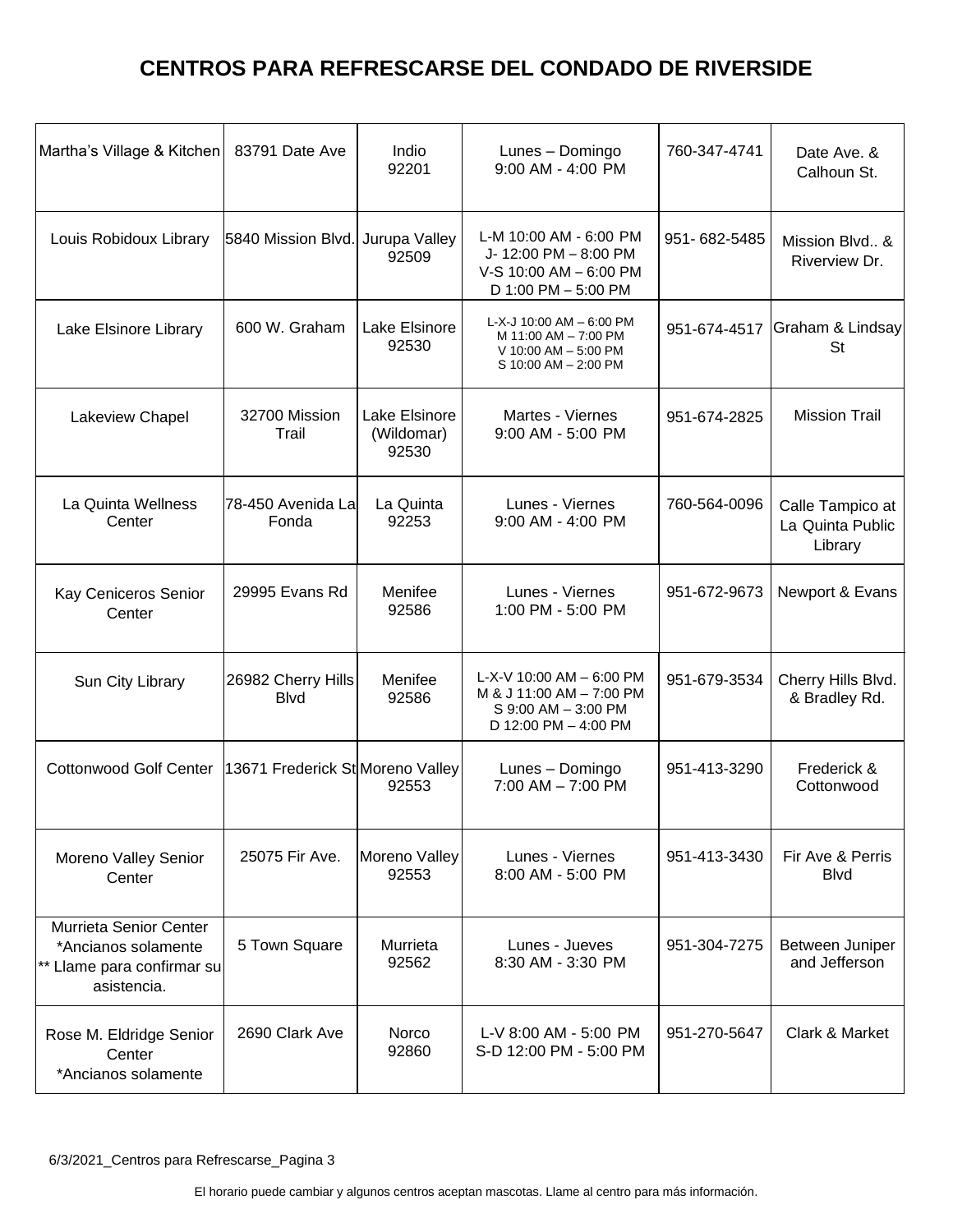| Palm Desert Library                                           | 73300 Fred<br><b>Waring Drive</b> | <b>Palm Desert</b><br>92260 | L-J 10:00 AM - 8:00 PM<br>V & S 10:00 AM - 5:00 PM<br>D 1:00 PM - 5:00 PM | 760-346-6552 | San Anselmo &<br>Fred Waring Dr.   |
|---------------------------------------------------------------|-----------------------------------|-----------------------------|---------------------------------------------------------------------------|--------------|------------------------------------|
| <b>Mead Valley Community</b><br>Center                        | 21091 Rider St<br>#120            | Perris<br>92570             | Lunes - Viernes<br>9:00 AM - 5:00 PM                                      | 951-210-1580 | Rider St &<br>Lee Rd               |
| <b>Moses Schaffer</b><br><b>Community Center</b>              | 21565 Steele Peak<br>Dr           | Perris<br>92570             | Lunes - Viernes<br>8:30 AM - 5:00 PM                                      | 951-943-9126 | Steele Peak Dr &<br>Spring         |
| <b>Perris Senior Center</b><br>*Ancianos solamente            | 100 N. D St                       | Perris<br>92570             | Lunes - Viernes<br>8:00 AM - 5:00 PM                                      | 951-657-7334 | W. San Jacinto<br>Ave & N. D St    |
| James O. Jessie Desert<br><b>Highland Unity Center</b>        | 480 W. Tramview<br>Road           | Palm Springs<br>92262       | Lunes - Viernes<br>9:00 AM - 5:30 PM                                      | 760-323-8271 | N. Indian Canyon<br>Dr. & Tramview |
| Well in the Desert                                            | 441 S. Calle<br>Encilia           | Palm Springs<br>92262       | Lunes - Domingo<br>7:30 AM - 6:00 PM                                      | 760-656-8905 | Ramon & Saturino<br>Road           |
| Palm Springs Public<br>Library                                | 300 S. Sunrise<br>Way             | Palm Springs<br>92262       | L-J 10:00 AM $-$ 6:00 PM<br>V-S 10:00 AM - 5:00 PM                        | 760-322-7323 | Sunrise Way &<br>Baristo Rd.       |
| Arlanza Community Center<br><b>Bryant Park</b>                | 7950 Philbin Ave                  | Riverside<br>92503          | Lunes - Viernes<br>11:00 AM - 5:00 PM                                     | 951-351-6135 | Philbin & Van<br>Buren Blvd.       |
| <b>Cesar Chavez Community</b><br>Center Bobby Bonds<br>Parks  | 2060 University<br>Ave            | Riverside<br>92507          | Lunes - Viernes<br>11:00 AM - 5:00 PM                                     | 951-826-5746 | University &<br>Kansas             |
| <b>Community Action</b><br>Partnership of Riverside<br>County | 2038 Iowa Ave<br>Suite B101       | Riverside<br>92507          | Lunes - Viernes<br>8:00 AM - 5:00 PM                                      | 951-955-4900 | Spruce & Iowa                      |
| <b>Dales Senior Center</b><br>*Ancianos solamente             | 3936 Chestnut St                  | Riverside<br>92501          | Lunes - Viernes<br>11:00 AM - 5:00 PM                                     | 951-826-2000 | University &<br>Chestnut           |
|                                                               |                                   |                             |                                                                           |              |                                    |